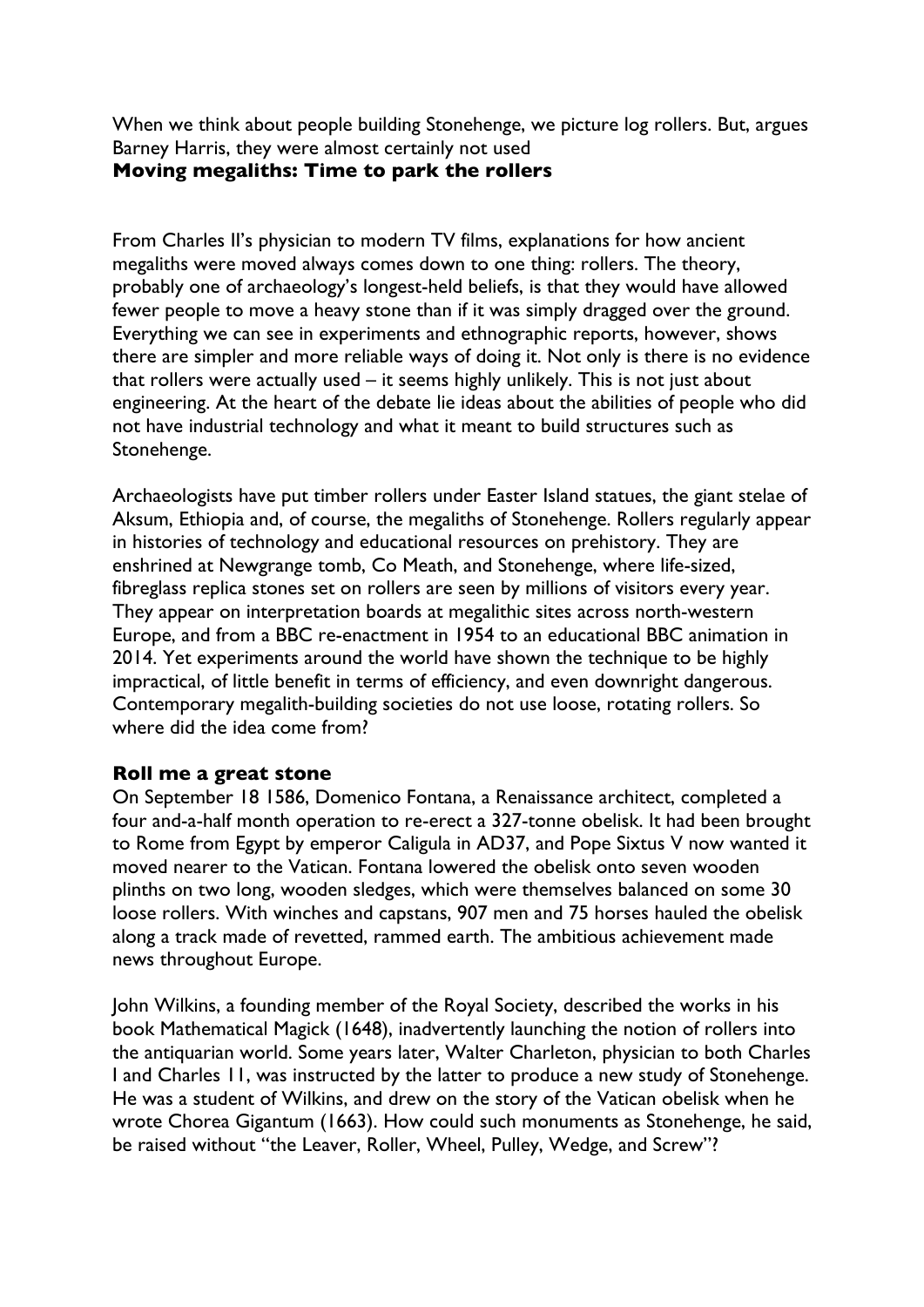This is the earliest reference to rollers I have found in in relation to building Stonehenge and though we might now question their relevance, Charleton's rollers were important in that they embraced the idea of rational, humanist prehistories based on material remains. This contrasts with earlier works which often invoked supernatural agency (in the oldest surviving text about Stonehenge, Merlin flew the stones from Ireland). In the 1720s, William Stukeley wrote a detailed description (not published until 2005) of how a megalith, fixed to a sledge laid on rollers which "slid upon another work upon the ground," might have been manoeuvred with levers – avoiding Fontana's "pompous apparatus".

After this, European antiquaries were more interested in the ethnicity of the megalith builders than their engineering. The fully-fledged roller hypothesis was not developed until the 19th century, with more rational, deductive accounts reflecting contemporary analytical thinking. Frederick VII's 1857 depiction of rollers at a Danish *hunebed* (megalithic passage grave) is the earliest known in print.

In Victorian Britain a significant sector of the scientific establishment still regarded the study of nature and history as serving theology. In 1840, pastor Robert Weaver noted that remarkably early references to the roller hypothesis could be found in the Old Testament. When Saul said, "Roll me a great stone" (Samuel), and when in Ezra it says "the second temple was built by stones of rolling," this meant, claimed Weaver, that buildings made with large stones were "erected by the aid of rollers". Thus stones "might be placed upon rollers… [and] a causeway might be prepared upon which the rollers might run," not just at Solomon's temple, but also at Stonehenge (he went on to argue that this authenticated the Bible).

Little known today, Weaver's work was well regarded at the time. A reviewer in the Gentleman's Magazine praised him for recognising the Bible as an "authentic source, even for secular history," and accepted that rollers were probably used to build Stonehenge. The explicit link between rollers and the Bible would later be reinforced by Austen Henry Layard. If Charleton can be credited with introducing rollers to megalithic construction, then Layard was responsible for cementing the idea within popular culture.

## **Wandering logs**

In 1840, Layard—a young solicitor turned adventurer—left England for Ceylon (Sri Lanka). Along the way he stopped at Mosul, Iraq, where he learned of the spectacular Assyrian bas-reliefs unearthed at Khorsabad by the French. He quickly recognised the archaeological potential of the area and developed his own scheme to dig for antiquities at the nearby site of Nimrud. Over the next seven years he removed many neo-Assyrian sculptures from several sites in Iraq, nearly all of which he shipped back to London to be exhibited at the British Museum.

Layard also identified numerous sites referred to in the Bible. Nimrud was Calah from Genesis, and Kouyunijik was Nineveh itself, the legendary city described in the Book of Kings and home to King Sennacherib's Palace. While excavating Court VI in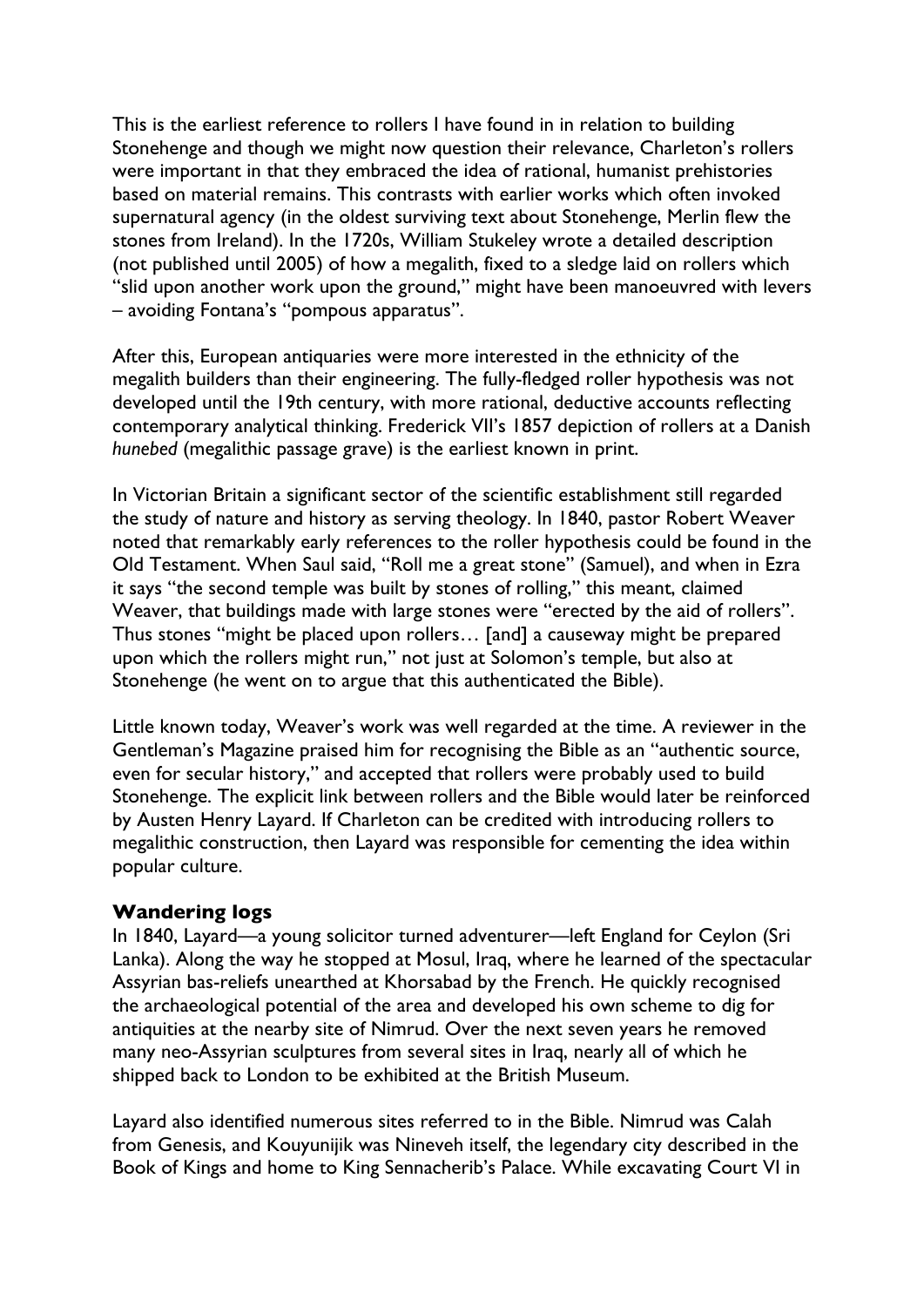Sennacherib's south-west palace, Layard uncovered a series of carved stelae. Each panel depicted a different stage in the quarrying and transport of a giant winged-bull statue. He vividly described how one revealed the Assyrians' exact method for transporting the colossus:

"The sledge was dragged by cables and impelled by levers… The sculpture moves over rollers, which, as soon as left behind by the advancing sledge, are brought again to the front by parties of men."

Layard's findings were hugely popular and stories of his exploits – along with his rollers – were broadcast to an unusually wide audience. Fraser's Magazine reported that simply "everybody read and talked of Layard". The roller hypothesis became firmly ingrained in public consciousness.

Yet there are problems with Layard's identification of rollers. First, the lengths of wood depicted on the stelae are, in fact, roughly trimmed branches with stubs where smaller branches had been incompletely removed. Such protrusions would, of course, have seriously inhibited their use as freely rotating rollers. Another problem is their orientation. Even in Layard's published drawings, numerous lengths can be seen lying parallel to the direction in which the sledge is being pulled.

Why was Layard so confident about rollers? Perhaps it was a simple mistake. But it should be remembered that he was writing at a time when science was eroding the canonical authority of the British establishment. Boosting the Bible's historical veracity had political resonance. Whether or not Layard was aware of Weaver's writing linking scripture to rollers, he certainly cited both the Bible and rollers generously throughout his own publications. Layard had himself hauled a winged-bull statue over rollers when he removed it from Nineveh. Using rollers balanced on timber rails, his team successfully dragged the statue some 200ft (60m) along a flat, pre-excavated track, before loading it onto a cart. Indeed, Layard could not resist suggesting that his own methods were comparable to the Assyrians'.

Rollers gained a further boost from the late 19th century when European archaeologists argued that log rollers represented a "missing link" in the evolution of locomotive technology: the natural descendant of the sledge, it was said, was the roller, from which the wheel had surely evolved. Civilisations that knew the wheel must, therefore, have known the roller, and their evident reluctance to employ it when moving heavy objects confounded archaeologists. In 1930, for example, two archaeologists described the transport of a colossal statue by 172 workers without rollers, depicted in an Egyptian painting from a 21st-dynasty tomb at Deir el-Bersha, as "subhuman in intellect".

By the 20th century experimental archaeologists were keen to test the now familiar roller hypothesis. In all but a few cases, they reported that they had successfully used rollers to move loads weighing above two tonnes over short distances (100–800m). However they encountered numerous problems navigating uneven ground.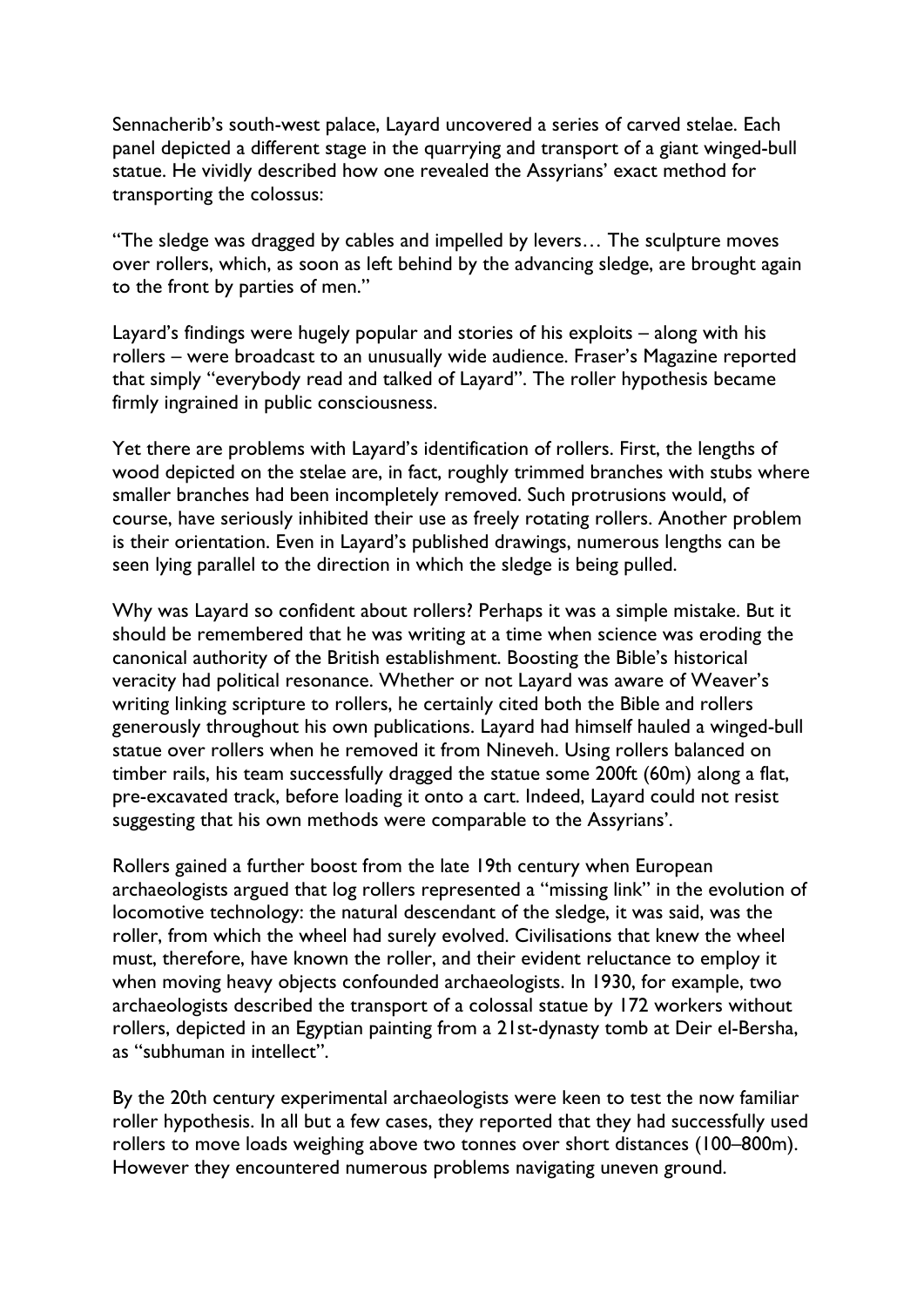At Stonehenge, for example, Richard Atkinson noted that the sledge carrying his replica bluestone slewed dangerously to one side when his team attempted to drag it obliquely uphill on rollers. He attached ropes to either side of the sledge with which more hands could anchor it, a change that nearly negated the "efficiency savings" that rollers supposedly offered. The instability caused by rollers proved disastrous for Charlie Love, whose attempt in the 1980s to move a replica Easter Island *moai* upright resulted in it tumbling over and breaking. Other Easter Island experiments encountered similar problems, with rollers jamming and wandering into one another, as has been seen in further experiments with bluestones. Jean-Pierre Mohen had 200 people drag a 32-tonne concrete block in Bougon, directly over rollers themselves balanced on wooden rails. It was an impressive feat: but his team dared not drag the stone over even slightly uneven ground.

## **Sledges and slipways**

Ultimately, such experiments demonstrated the limited uses of rollers and highlighted Charleton's error, some 400 years earlier, in assuming that what worked for Fontana would also work in conditions likely to have been experienced by prehistoric megalith builders. Fontana's rollers ran on an even track of rammed earth that he had constructed, a luxury afforded by the comparatively short distance – some 250m – that he was required to move the obelisk. In contrast, the builders of megalithic monuments regularly had to extricate enormous monoliths from inaccessible quarries and transport them much further, often over very uneven terrain. The builders of Stonehenge, for example, needed to transport about 80 sarsen stones some 30km over rolling hills from their probable source on the Marlborough Downs. Away from Stonehenge, it is generally accepted that monoliths had to been moved up to 5km to create chambered tombs and stone circles.

Most recently thought has focussed on the dangers of assuming that all that mattered in megalith transport in the distant past was being "cost-effective". Social arrangements, it is said, were probably as important as engineering, especially if the very processes of transport and erection were half the reason for creating a megalithic monument in the first place. Organisers of traditional megalith-pulling ceremonies on the Indonesian island of Sumba, for example, would often seek to involve as many individuals as possible as part of a competitive display of wealth.

Social context aside, ethnographically documented methods of megalith transport are probably more analogous to those used in prehistory than modern-era European techniques, simply because the material conditions are more likely to be comparable. In more mountainous regions, such as the Himalayas, groups lashed their megaliths to a timber lattice or litter and carried them. In the vast majority of documented cases, however, large stones were secured on timber sledges which were hauled across the ground.

In many such accounts rollers are not mentioned. One report in the 1940s described 525 people on the island of Nias using wooden rollers to haul an enormous stone.